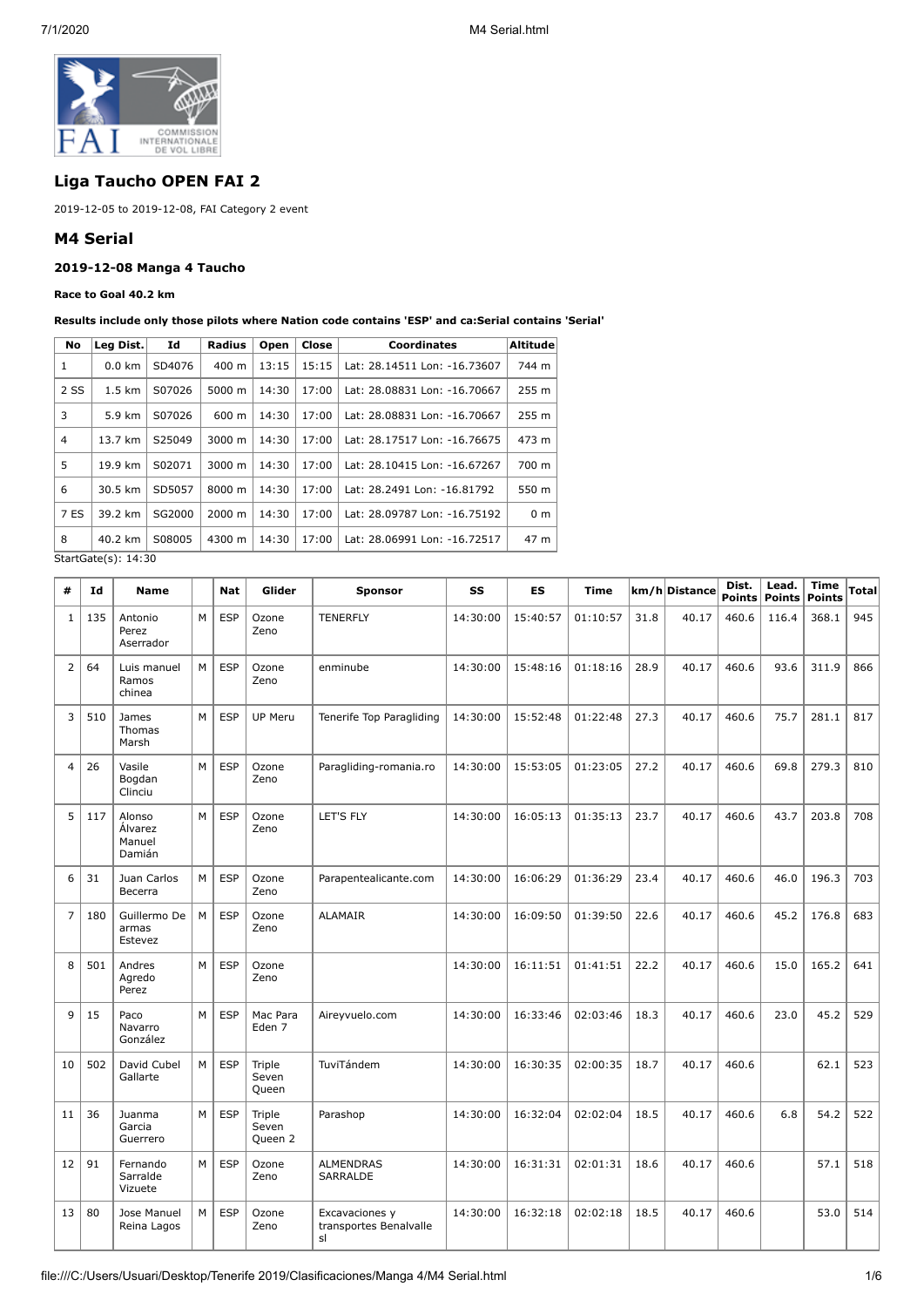## 7/1/2020 M4 Serial.html

| #  | Id  | <b>Name</b>                                 |   | Nat        | Glider                             | <b>Sponsor</b>                         | SS       | ES       | Time     |      | km/h Distance | Dist.<br><b>Points</b> | Lead.<br>Points | Time<br><b>Points</b> | Total |
|----|-----|---------------------------------------------|---|------------|------------------------------------|----------------------------------------|----------|----------|----------|------|---------------|------------------------|-----------------|-----------------------|-------|
| 14 | 217 | Pablo                                       | M | <b>ESP</b> | Skywalk                            | <b>MEGAMEC</b>                         | 14:30:00 | 16:35:31 | 02:05:31 | 18.0 | 40.17         | 460.6                  | 0.8             | 36.0                  | 497   |
|    |     | Menchero<br>Garcia Olias                    |   |            | Poison<br><b>XAlps</b>             |                                        |          |          |          |      |               |                        |                 |                       |       |
| 15 | 55  | Gabriel<br>Cañada<br>Estébanez              | M | <b>ESP</b> | Windtech<br>Duster                 | Windtech Paragliders                   | 14:30:00 | 16:35:36 | 02:05:36 | 18.0 | 40.17         | 460.6                  |                 | 35.6                  | 496   |
| 16 | 525 | Amando<br>Garcia<br>Gonzalez                | M | <b>ESP</b> | Ozone<br>Mantra 7                  | HappyFlyTenerife                       | 14:30:00 | 16:49:54 | 02:19:54 | 16.2 | 39.50         | 452.9                  |                 |                       | 453   |
| 17 | 28  | David<br>Villarta                           | M | <b>ESP</b> | Ozone<br>Zeno                      | VILLARTA Family,                       | 14:30:00 |          |          |      | 38.38         | 440.0                  |                 |                       | 440   |
| 18 | 247 | Afranio<br>Gonzalez<br>Cabrera              | M | <b>ESP</b> | Ozone<br>Zeno                      |                                        | 14:30:00 |          |          |      | 35.69         | 409.2                  |                 |                       | 409   |
| 19 | 47  | Federico<br>Núñez Alcón                     | M | <b>ESP</b> | Gin<br>Leopard                     | Zahe.ropa-Kasana                       | 14:30:00 |          |          |      | 32.47         | 372.3                  |                 |                       | 372   |
| 20 | 68  | Carlos<br>Madrueno                          | M | <b>ESP</b> | Ozone Z-<br>Alps                   |                                        | 14:30:00 |          |          |      | 32.08         | 367.9                  |                 |                       | 368   |
| 21 | 204 | Fabián Déniz<br>Quintana                    | М | <b>ESP</b> | Ozone<br>Zeno                      |                                        | 14:30:00 |          |          |      | 30.75         | 352.6                  |                 |                       | 353   |
| 22 | 156 | Jaume Font<br>Ferrer                        | М | <b>ESP</b> | Axis<br>Venus SC                   | <b>HAPPY FLY Tenerife</b>              | 14:30:00 |          |          |      | 30.31         | 347.5                  |                 |                       | 348   |
| 23 | 101 | Antonio<br>Ramos<br>Moyano                  | М | <b>ESP</b> | Skywalk<br>Cayenne 5               | T.royo arilla, tenapark,<br>iparapente | 14:30:00 |          |          |      | 28.95         | 331.9                  |                 |                       | 332   |
| 24 | 59  | Francisco<br>Angel<br><b>HORMIGO</b><br>GIL | M | <b>ESP</b> | Ozone<br>Zeno                      |                                        | 14:30:00 |          |          |      | 28.62         | 328.1                  |                 |                       | 328   |
| 25 | 500 | Carlos<br>Cervilla diaz                     | М | <b>ESP</b> | Gingliders<br>Explorer             | <b>GRANALTURA.ES -</b><br>KASANA.ES    | 14:30:00 |          |          |      | 27.60         | 316.5                  |                 |                       | 317   |
| 26 | 508 | De Troch<br><b>Dirk</b>                     | М | <b>ESP</b> | Sigma 10<br>$, 25 \; \mathrm{m}^2$ | detroch741@gmail.com                   | 14:30:00 |          |          |      | 26.66         | 305.7                  |                 |                       | 306   |
| 27 | 146 | Javier<br>Gomez De<br>Segura                | М | <b>ESP</b> | Ozone<br>Swift 4                   |                                        | 14:30:00 |          |          |      | 26.07         | 298.9                  |                 |                       | 299   |
| 28 | 283 | Augusto<br>Clemente<br>Ramirez              | M | <b>ESP</b> | Ozone<br>Delta 3                   |                                        | 14:30:00 |          |          |      | 26.03         | 298.4                  |                 |                       | 298   |
| 29 | 61  | Miguel<br>Villarta                          | M | <b>ESP</b> | Skywalk<br>Cayenne 5               | FAMILIA VILLARTA                       | 14:30:00 |          |          |      | 24.21         | 277.6                  |                 |                       | 278   |
| 30 | 49  | Jorge<br>Rodriguez<br>Gomez                 | M | <b>ESP</b> | Ozone<br>Mantra 7                  | Licor café                             | 14:30:00 |          |          |      | 23.24         | 266.4                  |                 |                       | 266   |
| 31 | 67  | Maite<br>Moreno<br>Benito                   | F | <b>ESP</b> | Ozone<br>Zeno                      |                                        | 14:30:00 |          |          |      | 19.67         | 225.5                  |                 |                       | 226   |
| 32 | 82  | Diego<br>Echegoyen<br>Mendioroz             | M | <b>ESP</b> | <b>MACPARA</b><br>Eden 7           |                                        | 14:30:00 |          |          |      | 18.56         | 212.8                  |                 |                       | 213   |
| 33 | 512 | Eva Vinuesa<br>Prieto                       | F | <b>ESP</b> | Ozone<br>Rush 5                    |                                        | 14:30:00 |          |          |      | 18.45         | 211.5                  |                 |                       | 212   |
| 34 | 159 | Rodrigo<br>Pleguezuelos<br>Gómez            | М | <b>ESP</b> | Nova<br>Mentor 5                   | MyCris - Granaltura.es                 | 14:30:00 |          |          |      | 17.95         | 205.8                  |                 |                       | 206   |
| 35 | 212 | Francisco<br>Arenas<br>Hernando             | М | <b>ESP</b> | Advance<br>Omega 9                 | no                                     | 14:30:00 |          |          |      | 16.95         | 194.3                  |                 |                       | 194   |
| 36 | 993 | Josu<br>Gisasola                            | М | <b>ESP</b> | UpSummit<br>Xc 4                   | Federación Vasca -<br>Sosola Baserria  | 14:30:00 |          |          |      | 16.29         | 186.8                  |                 |                       | 187   |
| 37 | 109 | Arcadio<br>Carbo<br>Capafons                | М | <b>ESP</b> | Ozone<br>Delta 3                   |                                        | 14:30:00 |          |          |      | 15.81         | 181.2                  |                 |                       | 181   |
| 38 | 66  | Daniel<br>Martinez<br>alarcon               | M | <b>ESP</b> | Skywalk<br>Spice                   | Skywalk España -<br>Castillo de Segura | 14:30:00 |          |          |      | 14.45         | 165.7                  |                 |                       | 166   |
| 39 | 837 | Jose Tomas<br>Ramirez<br>Muñoz              | М | <b>ESP</b> | Mac Para<br>Eden 7                 | Como Aqui Neumaticos<br>El saladar     | 14:30:00 |          |          |      | 14.28         | 163.7                  |                 |                       | 164   |

÷,

÷,

Ļ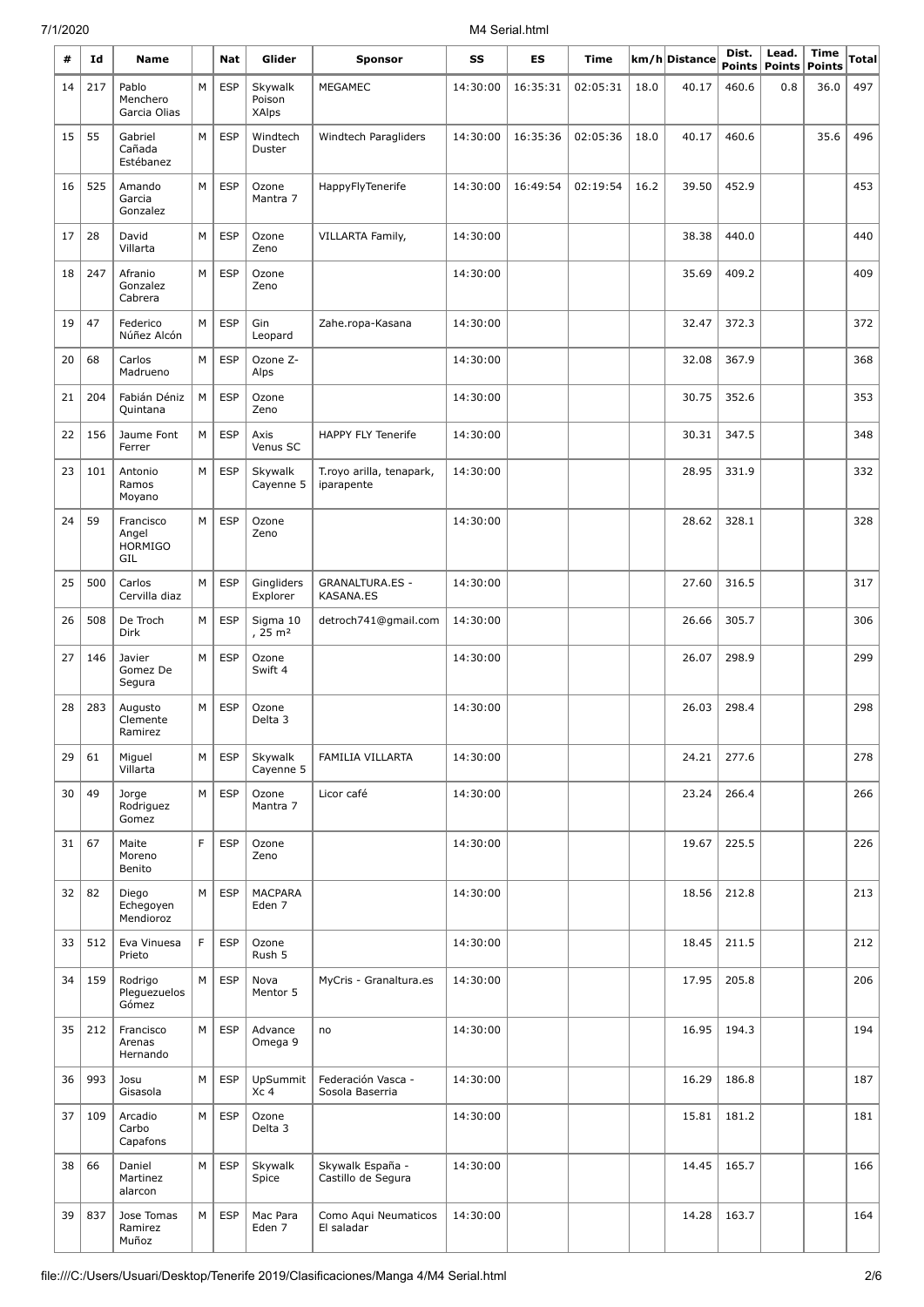## 7/1/2020 M4 Serial.html

| #  | Id  | <b>Name</b>                            |   | <b>Nat</b> | Glider                        | <b>Sponsor</b>                      | SS       | <b>ES</b> | <b>Time</b> | km/h Distance | Dist. | Lead.<br>Points Points Points | <b>Time</b> | <b>Total</b> |
|----|-----|----------------------------------------|---|------------|-------------------------------|-------------------------------------|----------|-----------|-------------|---------------|-------|-------------------------------|-------------|--------------|
| 40 | 149 | Javier<br>Sanchez<br>Casado            | M | <b>ESP</b> | Nova<br>Mentor 5              |                                     | 14:30:00 |           |             | 9.76          | 111.9 |                               |             | 112          |
| 41 | 829 | Silvio<br>Zugarini                     | M | <b>ESP</b> | Nova<br>Mentor 6              | mi bolsillo                         | 14:30:00 |           |             | 8.38          | 96.1  |                               |             | 96           |
| 42 | 177 | Miguel Casas<br>Suarez                 | M | <b>ESP</b> | Ozone<br>Alpina 2             |                                     | 14:30:00 |           |             | 8.06          | 92.4  |                               |             | 92           |
| 42 | 754 | Jan<br>Hooyberghs                      | M | <b>ESP</b> | Mac Para<br>Elan <sub>2</sub> | AL INMO Algodonales<br>Inmobiliario | 14:30:00 |           |             | 8.03          | 92.1  |                               |             | 92           |
| 44 | 756 | Rika de Kam                            | F | <b>ESP</b> | Mac Para<br>Elan <sub>2</sub> | AL INMO Algodonales<br>Inmobiliario | 14:30:00 |           |             | 4.77          | 54.6  |                               |             | 55           |
| 45 | 447 | Jordi Roset<br>Llobet                  | M | <b>ESP</b> | Ozone<br>Alpina 3             |                                     | 14:30:00 |           |             | 4.00          | 45.9  |                               |             | 46           |
| 45 | 16  | Roman<br>Olyukhnych                    | M | <b>ESP</b> | Ozone<br>Zeno                 | <b>APCO</b>                         |          |           |             | 4.00          | 45.9  |                               |             | 46           |
| 45 | 514 | Jon Villares<br>echaide                | M | <b>ESP</b> | Advance<br>XI                 |                                     | 14:30:00 |           |             | 4.00          | 45.9  |                               |             | 46           |
| 45 | 74  | Miguel<br>Fajardo<br>Hermoso           | M | <b>ESP</b> | Ozone<br>Zeno                 | Alamair                             |          |           |             | 4.00          | 45.9  |                               |             | 46           |
| 45 | 517 | Fernando<br>Echechipia<br>Urabayen     | M | <b>ESP</b> | Ozone<br>Delta 3              |                                     | 14:30:00 |           |             | 4.00          | 45.9  |                               |             | 46           |
| 50 | 262 | Miquel Angel<br>Pifarré Boix           | М | <b>ESP</b> | Nova<br>Triton                | Àger Aventura't                     |          |           |             | <b>DNF</b>    | 0.0   |                               |             | 0            |
| 50 | 173 | Antonio<br>Martinez<br>Perez De<br>Cea | M | <b>ESP</b> | Ozone<br>Zeno                 | MISCO.SA                            |          |           |             | <b>DNF</b>    | 0.0   |                               |             | $\mathbf 0$  |

## **Notes**

| Id  | <b>Name</b>                   | <b>Note</b> |
|-----|-------------------------------|-------------|
| 173 | Antonio Martinez Perez De Cea | No Despega  |
| 262 | Miquel Angel Pifarré Boix     | No Despega  |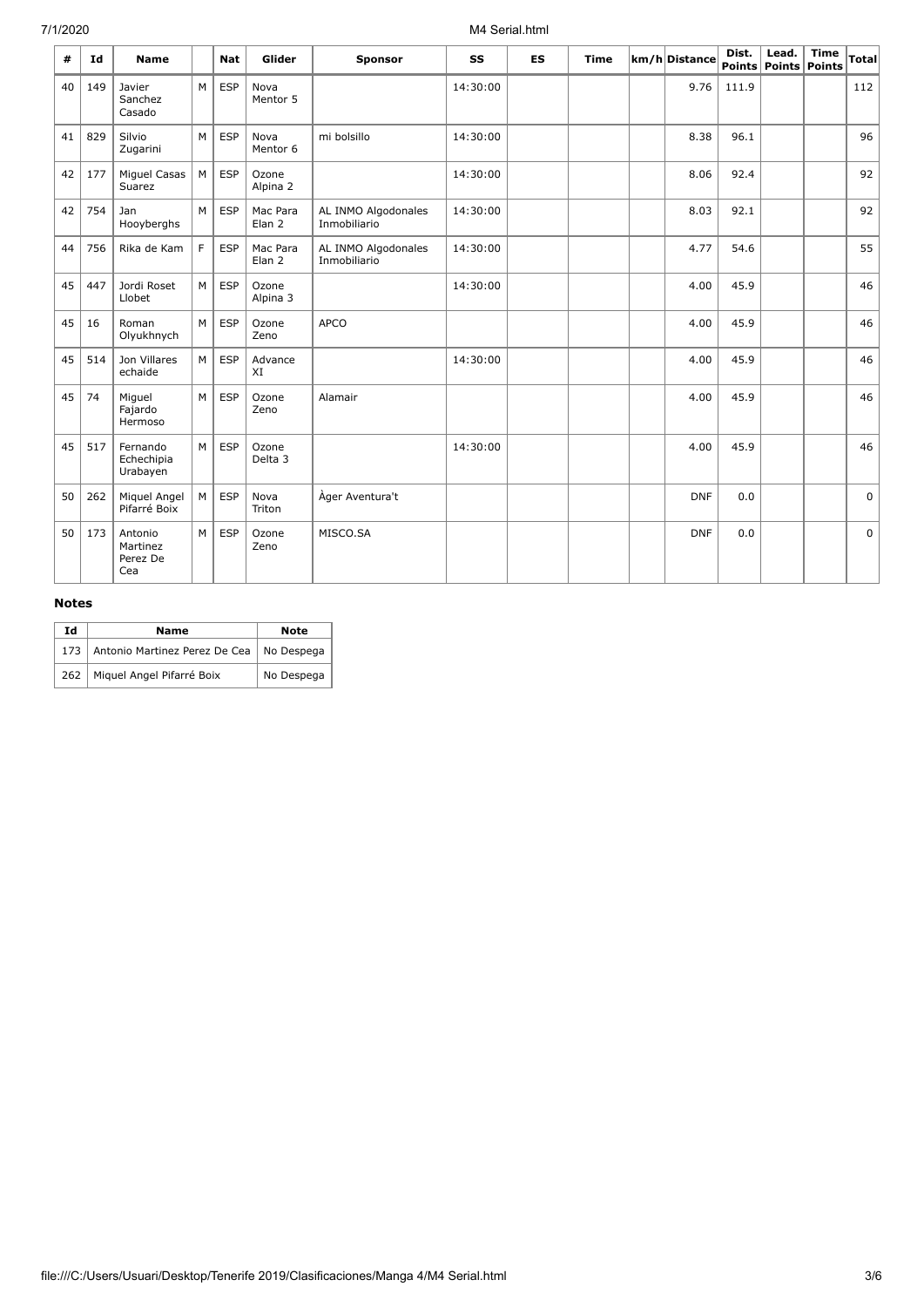### **Pilots absent from task (ABS)**

| Ιd | <b>Name</b>                 |
|----|-----------------------------|
|    | 52   Chechu Martinez Rojano |

## **Pilots not yet processed (NYP)**

**Id Name**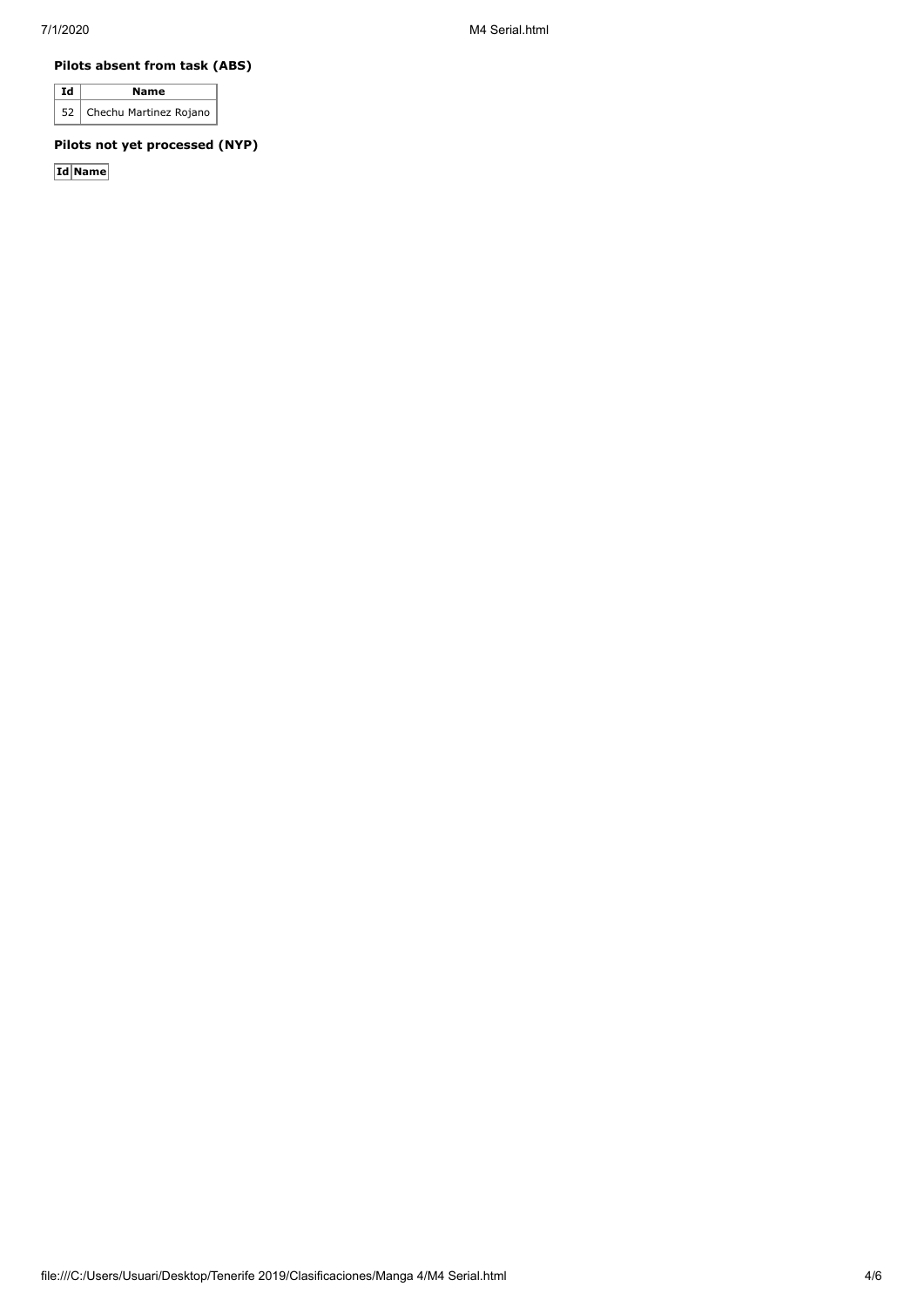#### **Task statistics**

| param                           | value                |
|---------------------------------|----------------------|
| ss_distance                     | 37.67                |
| task_distance                   | 40.173               |
| launch_to_ess_distance          | 39.196               |
| no_of_pilots_present            | 81                   |
| no_of_pilots_flying             | 79                   |
| no_of_pilots_lo                 | 46                   |
| no_of_pilots_reaching_nom_dist  | 52                   |
| no_of_pilots_reaching_es        | 35                   |
| no_of_pilots_reaching_goal      | 33                   |
| sum_flown_distance              | 2231.423             |
| best_dist                       | 40.173               |
| best_time                       | 1.14                 |
| worst time                      | 2.33166666666667     |
| no_of_pilots_in_competition     | 84                   |
| no_of_pilots_landed_before_stop | 0                    |
| sum_dist_over_min               | 1932.171             |
| sum_real_dist_over_min          | 1932.171             |
| sum_flown_distances             | 2231.423             |
| best_real_dist                  | 40.173               |
| last_start_time                 | 2019-12-08T14:30:00Z |
| first_start_time                | 2019-12-08T14:30:00Z |
| first_finish_time               | 2019-12-08T15:38:24Z |
| max_time_to_get_time_points     | 2.208                |
| no_of_pilots_with_time_points   | 33                   |
| goalratio                       | 0.418                |
| arrival_weight                  | 0                    |
| departure_weight                | 0                    |
| leading_weight                  | 0.094                |
| time_weight                     | 0.445                |
| distance_weight                 | 0.461                |
| smallest_leading_coefficient    | 0.739                |
| available_points_distance       | 460.612              |
| available_points_time           | 394.996              |
| available_points_departure      | 0                    |
| available_points_leading        | 144.393              |
| available_points_arrival        | 0                    |
| time_validity                   | 1                    |
| launch_validity                 | 1                    |
| distance_validity               | 1                    |
| stop_validity                   | 1                    |
| day_quality                     | 1                    |
| ftv_day_validity                | 0.995                |
| time_points_stop_correction     | 0                    |
|                                 |                      |

## **Scoring formula settings**

| param     | value |
|-----------|-------|
| . .<br>ıd |       |